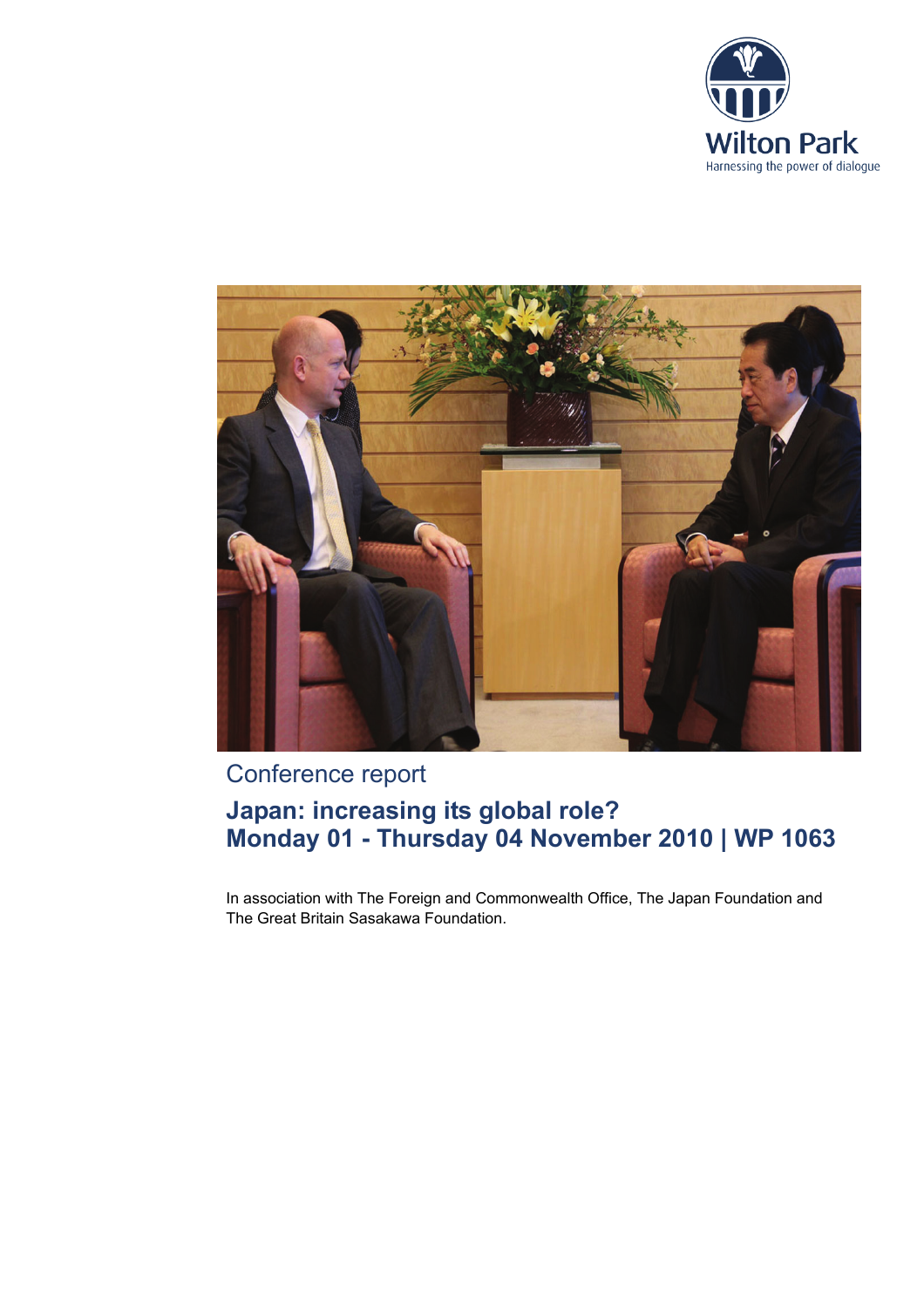

# Conference report

# **Japan: increasing its global role? Monday 01 - Thursday 04 November 2010 | WP 1063**

# **Executive Summary**

Japan is now at a crossroads in its global political and economic positioning. To discuss the future path of Japan, a group of senior Japanese, EU and US policy makers, opinion leaders and corporate sector representatives gathered at Wilton Park against the background of the global economic recession and increased security tensions in East Asia. A frank and robust exchange of views took place.

The key conclusions of the conference were:

- Japan will continue to contribute to shared challenges and global institutions though Japan's government and its people are increasingly looking inward. This is not likely to change under the Democratic Party of Japan (DPJ) government.
- Japan faces a critical challenge in overcoming a sense of uneasy introspection. There is no time for complacency or delay as Japan is called upon to assume a greater leadership role.
- Japan remains a key stakeholder in the international political sphere and remains concerned regarding the East Asian security environment facing Japan and the wider region.
- Japan is an active supporter of efforts to combat climate change, to counter proliferation of conventional and nuclear weapons, to support the UN (including being the second-largest contributor to its budget), and to provide Official Development Assistance (ODA) to the developing world.
- Despite Japan's consistent contribution to global good, it needs to internationalise and communicate better, developing a Japan national brand strategy to counter the often negative media attitude. It needs to develop and activate soft skills to market, brand and sell Japan actively.
- Japan can no longer attempt to be all things to all nations and needs to define its regional role. Japan is a liberal, values-based country, an ally of the US and a working partner of China, Republic of Korea (ROK) and ASEAN. Isolation is very dangerous for Japan as this would allow others to determine its regional relations at a time when Japan is threatened by the Democratic Peoples Republic of Korea (DPRK) and by China.
- Japan wants to engage, not contain China. Both countries are now economically interdependent yet China's political and military flexing pose serious threats to Japan's interests. It is critical for both countries to have a strong working relationship .To progress this, Japan, like Germany in Europe, needs closure on the war history issue.
- Western democracies and regional actors wish Japan to contribute more fully to the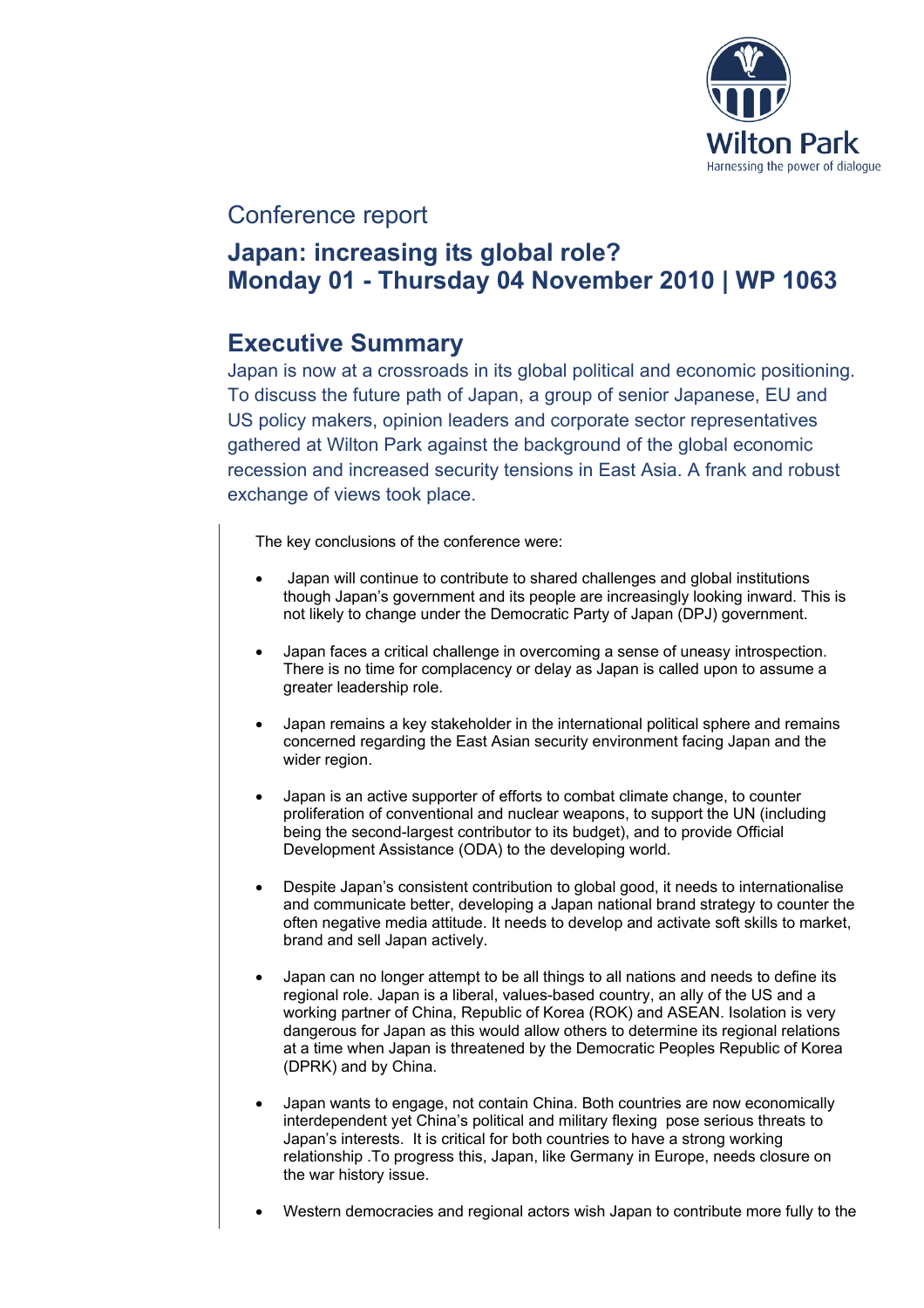burden of leadership in Asia, becoming a strong soft power alternative to China, a consultative facilitator working with peer democracies to promote universal values and embed China in the global governance architecture.

- Japanese public support for the alliance with the US and the status quo remains strong. The recent incident in the Senkaku Islands shows the important of the US Japan Security Treaty and the urgency for Japan, with US support, to build its defensive military capacity and strategically expand links with allies.
- Japan needs to open its society to foreign investment and immigration in order to continue to compete in fiercely competitive global markets. There is a need to empower Japanese women / non Japanese in mainstream management to increase its talent pool.
- Core priorities for the future must include recreating a working relationship with China, convincing a sceptical public about the value of more and deeper Economic Partnership Agreements and getting US-Japan security relations back on track.
- Only Japan, trusted by both the EU and US, can bring global best practice to Asia. Japan could and should lead a virtual EU in fast growth Asia Pacific.
- The only way that Japan can move forward is to accept the burdens of a greater leadership role and take bold initiatives on core issues of security and democracy both bilaterally and multilaterally.

## **Japan's International Outlook in the New Political Era**

1. It is interesting to look at how Japan's international priorities are developing after a year under the DPJ and to see whether Japan is optimistic or pessimistic about its future and standing in the region and in the wider world. Different views emerged on Japan's current status and mindset regarding its future role and responsibilities in the international community, though there was a shared sense of Japan's key challenges ahead, with interesting insights into how best to overcome these.

2. One view is that Japan is a proactive, global player in both the economic and political spheres and that the stereotype view of a 'disappearing Japan' is an exaggeration. In the UK, there has been a widespread image of 'Japan's lost decade(s)', and how China's GDP is now surpassing that of Japan. Accordingly people ask if Japanese society is stagnating and whether the Japanese economy is in decline. Economic data suggests differently. The balance of Japan's financial assets owned by the household sector amounts to 17.5 trillion US dollars with net capital assets overseas at 3.3 trillion US dollars. In addition, over 40 percent of the fast growing Asian economy comes from Japan's GDP which per capita is still ten times bigger than that of China. Japan's unemployment rate, at 5.1 percent, is the lowest among the G7 countries. The crime level is below one-fifth of the US figure and Japanese people enjoy the highest life expectancy level in the world. Japan accounts for 20 percent of world Research & Development investment, and the number of Japan's internationally registered patents is more than 8.5 times that of the UK. According to World Bank statistics for 2008, the scale of both the Japanese and Chinese economies exceeds that of the UK, France and Germany combined. In a sense, Asia has become the 'engine of the world economy'. This is due, in large part, to the central role Japan has assumed in fostering economic cooperation and direct investment in Asian countries with its advanced technologies. Foreign Minister Maehara has clearly stated that Japan will attach importance to economic diplomacy and is calling on the EU to conclude an Economic Partnership Agreement (EPA).

3. Japan is also a proactive global player in the political sphere and remains concerned about the East Asian security environment facing Japan and the wider region. North Korean missiles continue to put almost all the Japanese archipelago at risk. The rapid military growth of China, its lack of transparency and maritime expansion in the South and East China Seas has increased the degree of uncertainty in the region, prompting many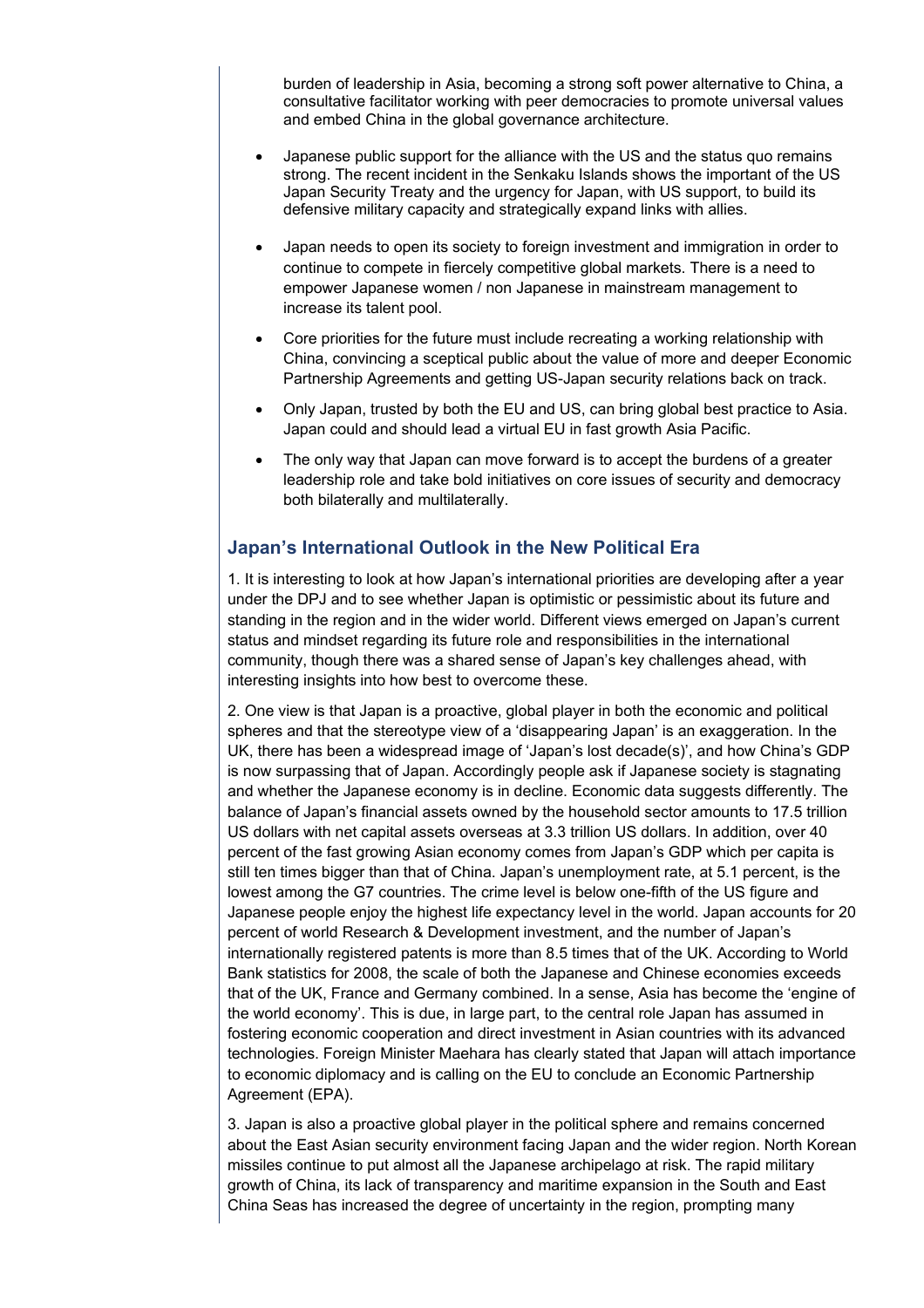countries including the US and ASEAN member states to express their concern. Furthermore, China's aggressive reaction to the crash incident off the coast of the Senkaku islands has increased this concern. Japan does not intend to confront China or seek to contain it but is urging China to abide by international rules and to act as a responsible member of the international community. The British Foreign Secretary William Hague, in July, described Japan as 'the UK's closest partner in Asia" and it plays a vital role in Asia-Pacific Economic Cooperation (APEC) aiming at further economic integration and an enhanced growth strategy for the region.

4. An alternative view suggests that Japan's government and its people are increasingly looking inward, and that this is not likely to change under the DPJ. This clearly has implications for the region. Primarily there is a battle of ideas in East Asia – and indeed globally - about what are the true challenges to our global future and how to address them. China has worked hard to present itself as following a new and successful model of development, rebounding from the global financial crisis with even higher economic growth than before, and purportedly speaking up for other developing countries regarding possible global controls on greenhouse gas emissions and other aspects of global governance. There is no consensus within Japan about its global role – which is why the political system is split, changes frequently, and it has been paralysed on strategic questions such as how to respond to China's ascent, how to adapt the US-Japan alliance to Japan's view of its security needs and determine what role Japan should play in regional and global institutions. Like China today, Japan was previously aggressive in ideas about the nature of global economic competition and institutions, including many calls for reform. This confidence was shattered with the collapse of the so-called bubble economy, and has never returned. Many Japanese voters hoped for the emergence of a new sense of purpose and leadership in the DPJ but are now disappointed. Japan has now had 8 prime ministers in the last 10 years. Many wonder if Prime Minister Kan will restore Japanese confidence, create a new sense of purpose for Japan in the world, and lead Japan once again to be a global leader, reforming its economy and addressing in a serious manner Japan's crippling fiscal challenges.

5. The DPJ has delivered an unclear agenda plagued by internal squabbles and weak political authority in a divided Diet where bureaucrats still wield much de facto power. The poor handling of the recent Senkaku crisis was illustrative: ironically, Prime Minister Kan's standing was rescued by China due to its over-reaction even after the release of Captain Zhan from custody in Okinawa after 16 days: (Holding four Japanese nationals accused of spying on a military installation when in fact they were preparing a bid to remove Japanese Imperial-era chemical weapons; escalating the rare earth metals export ban scare; fueling the flames of anti-Japanese demonstrations in interior China). This all served to distract the Japanese public from their dismay that Japan had more or less given in to China without an underlying strategy, exposing the problems of DPJ management concerning coordination and public relations.

6. Japanese people seem to show declining interest in the world outside Japan and therefore a reluctance to engage with it. Compared to South Korea and China, significantly fewer Japanese young people study abroad. Japan continues to struggle to develop a successful way to teach foreign languages with even the Japan Exchange and Teaching Programme (JET) - one of the few successes in Japan's efforts to internationalise Japan – facing an uncertain future under DPJ rule. Despite this, Japan's contribution is overwhelmingly positive for the international system, with Japan seen as a key stakeholder. Japan is an active supporter of efforts to combat climate change, to counter proliferation of conventional and nuclear weapons, to support the UN (including providing the secondlargest share of its annual budget), and to provide ODA to the developing world.

7. In terms of Japan's key challenges ahead, Japan's inward focus is a major problem exemplified by many years of political instability and leadership change in party politics. Core priorities for the future must include recreating a working relationship with China, convincing a sceptical public about the value of more and deeper Economic Partnership Agreements and getting US-Japan security relations back on track. The current sub-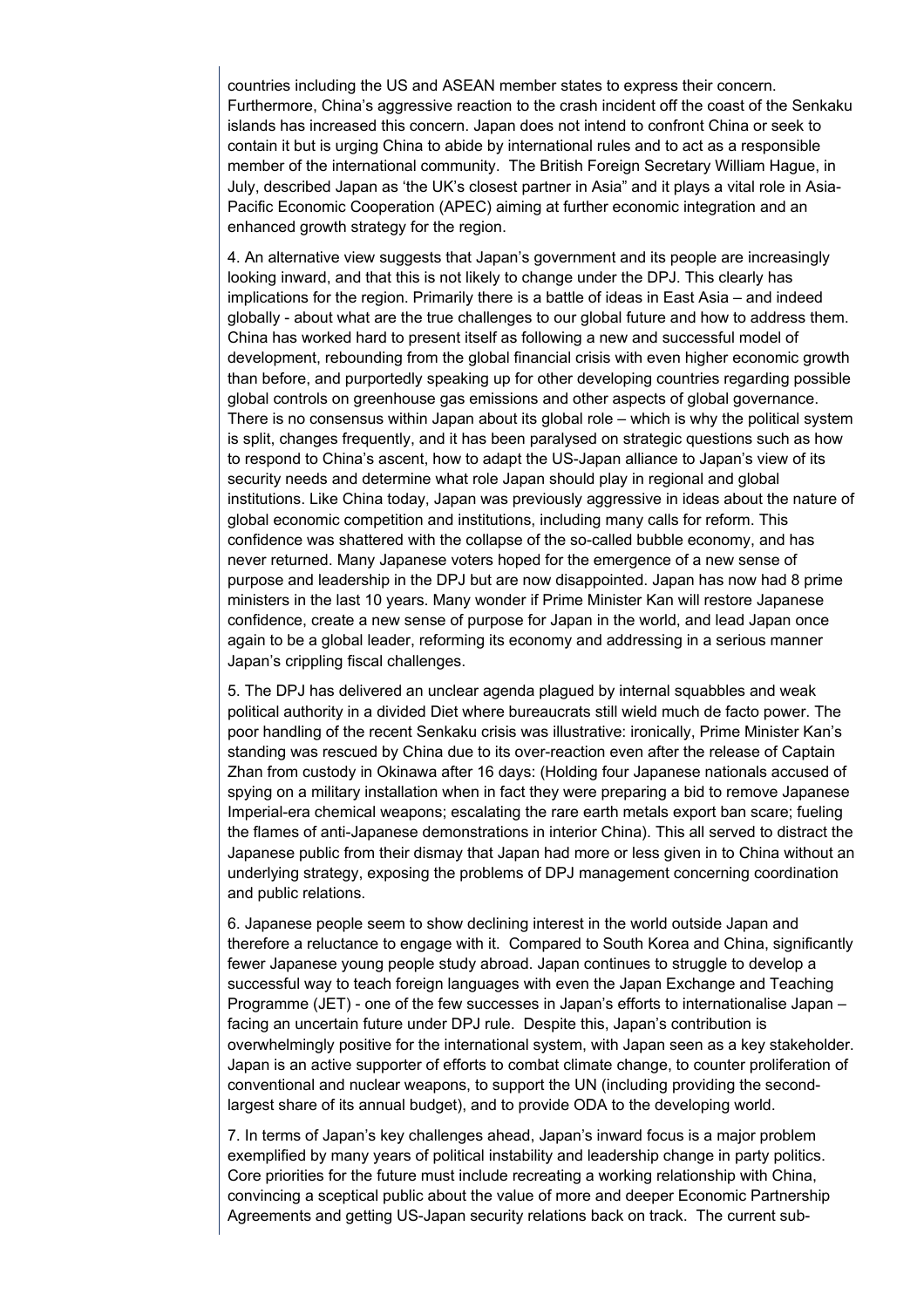optimal prognosis is that Japan seeks to be a constructive player in the system but its inward focus and domestic political challenges almost certainly will keep it from playing more than a supporting role over the next several years.

8. The global system is going through transition in terms of the architecture of governance. Historically, this was brought about by war e.g. Japan was rehabilitated by entry into post war global institutions, following the legal and normative base of the international system. Japan's priority was to be accepted as a member of international society sharing universal values. Today's scenario takes place with the end of Cold War structures, though legacy issues continue in East Asia with remaining territorial disputes between nations as exemplified in recent conflict over the Senkaku Islands. DPJ rationale seems a change from the Liberal Democratic Party (LDP) foreign policy view (in 2004 the Koizumi Government simply repatriated seven Chinese activists who landed on Senkaku). The DPJ position focuses on the Japan China Fisheries Agreement 2000 which divides the territory around Senkaku into different zones. Strong support of the Japanese position by the USA has been taken as a boost for the DPJ with reconfirmation of the fact that the US Japan Security Treaty covers the Senkaku Islands. In the 1972 US resolution, Okinawa and the Senkaku Islands reverted to Japan. The USA is charged under Article 5 of the treaty to offer a security commitment to Japan. This has restored confidence towards the US in Japan after tension regarding the Futenma base issue. The DPJ response to the infringement of Japan's territorial integrity was to call on China to follow the rules and norms of the international system as Japan did in its own post war rise. However, China does not necessarily view these as universal and perhaps believes that it should shape new international values rather than accept the status quo. Clearly the DPJ policy of engaging rather than containing China has not produced a positive outcome in terms of the territorial problem. There has been no demonstration of Chinese commitment to universalism or adaptation of global standards e.g. the International Court of Justice. There is a growing concern over perceived double standards from China, which wishes to be seen as a big power but shirks the associated responsibilities by saying that it is still a developing nation.

## **Global Economic Prosperity: Japan's Role and Future Influence**

9. There has been much coverage of the "lost" two decades but it is sometimes forgotten that Japan did grow during that time. The impact of the "Lehman Shock" in Japan was considerable. Exports were reduced by 30% in 2009 and GDP was down 9.4% in FY 2008/9, the worst in the OECD. The position in late 2010 is problematical for Japan with a poor corporate outlook. Recent data (September 2010) shows that industrial production is down 2% with inventories up sharply. Unemployment remains relatively high for Japan at 5% with core consumer prices index (CPI) down 1.1% Private consumption remains flat with retail sales down 3.7% month on month.

10. The Japanese government seems focused on inflation targets and intervention rather than tackling the structural issues of uncompetitiveness in the Japanese economy. There is no coherent tax policy. The national debt is still very cheaply priced, with Japanese Government Bond (JGB) yields at 0.8%. 95% of debt is domestically serviced, but for how long can Japan continue to borrow from itself? Japan's traditional business model which focused on market share and size is now insufficient. Economic growth will require deregulation and foreign direct investment (FDI) promotion and a change in both culture and structure to bring highly capable Japanese women and immigrants into the workforce. In the interconnected global system, the drivers of the Japanese economy are now external. Japan's historical focus on protectionism and resistance to competition is directly opposite current trade policy priorities (Trans-Pacific Economic Partnership (TPP), EU/Japan, Economic Integration Agreement (EIA)) and imposes tough choices on the government of Japan. Deregulation and proportionate regulation are key issues. Japanese management of risk needs to be reevaluated e.g. setting fares for air travel services is no longer a credible option for a first world country, and the recent controversy over the Japan Airlines bankruptcy intervention raises concerns about Japan's ability to allow market forces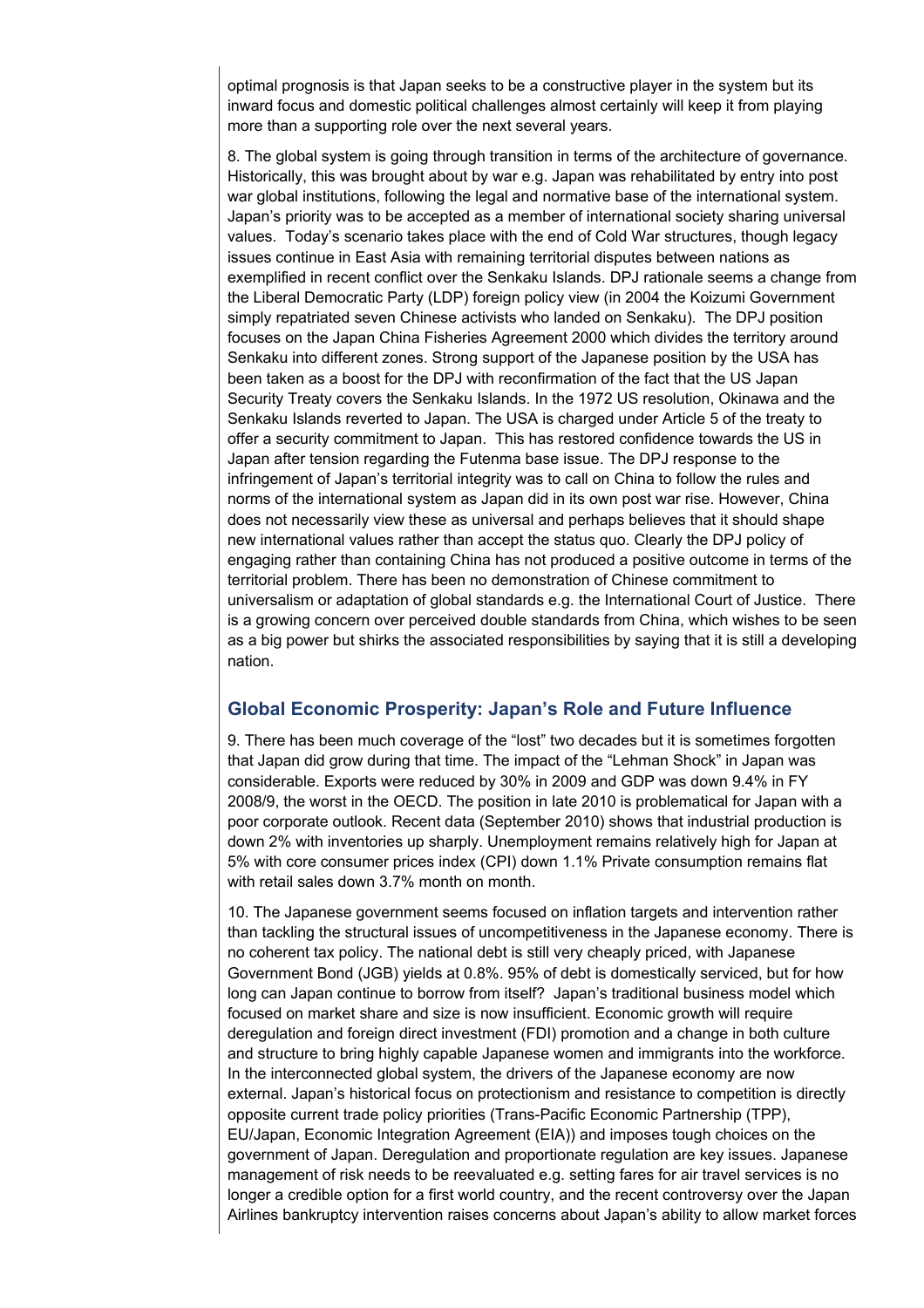to function and have a' level playing field'.

11. Weak domestic demand in Japan now necessitates increased external focus for economic growth in key potential global regions such as Africa.The deregulation of the labour market over the last decade, with the demise of the lifetime employment system, means that a third of the current Japanese workforce do not have regular employment. Dampened wage levels have added to lowered domestic demand. A rapidly ageing population puts further demands on the healthcare system with increasing insecurity among young Japanese people trying to find secure employment.This is imposing hard choices on Japan's political leaders as Japanese people are entering a period of introspection and potentially dangerous self marginalisation. The world business context is now rapidly changing with the liberalisation of trade and opening of markets. Japan cannot go it alone with no foreign, professional management talent. Japan has to evolve, as other successful countries have, from the belief that bringing in a foreigner is a sign of failure rather than success in capturing the best global talent. A Japan-centric model based on capital and technology only will no longer work domestically nor in the international connected system.

### **Outlook and Opportunities In Japan's Bilateral Relationships**

### **Japan–US**

12. The public support for the alliance with the US remains strong, regardless of the DPJ's priority of rebalancing relations with Asia. Though the US military bases have been unpopular for decades (particularly in Okinawa), Japan clearly prefers a US-led order to a China-led order and therefore seeks to keep the status quo. Japanese leaders seem to be not adequately aware that the Japan-US alliance positively impacts on other countries in the region. China is now testing the strength of the alliance, most recently on the issue of the Senkaku Islands. The seeming weakness of the Japan-US alliance is inviting China's more assertive behaviour, which worries other countries in the region as well. Some argue that the alliance is solid but what matters more is perception: South East Asian countries, in particular, are highly concerned about what is happening not only between Japan and China but also between Japan and the US. The state of the alliance matters to Europe as well. A couple of concrete examples: some defence experts say that given the series of problems in the alliance, it is understandable that Japanese officials would not want to upset their US friends further by considering the purchase of Eurofighter. If Japan participates in the TPP, it may influence the EU's position regarding the idea of a Japan-EU EPA. In this regard, it should be remembered that one of the main drivers of the EU's move to conclude a Free Trade Agreement with South Korea was that the country was going to conclude an FTA with the US. Speaking with a single voice vis-à-vis China needs to be one of the core functions of the Japan-US alliance and should involve other like-minded countries, including the EU.This is not a containment of but rather an encouragement of China to be a responsible player in the international society. It is natural that Japan, the US, Europe and other peer democracies need to coordinate their positions and speak in one voice to influence China. The lessons of the West's (particularly the EU's) failure in this regard vis-à-vis Russia need to be learned.

### **Japan–China**

13. China 's economic growth is linked to communist party integrity. It is sometimes forgotten that the Chinese Communist Party is also a nationalist party. Japan was a historical enemy and can be positioned as a modern one when politically strategic domestically for China to do so. Though China may have, for genuine nationalist reasons, engaged strongly in the recent dispute over the Senkaku Islands, the diplomatic victory was delivered to Japan, primarly though China's ' own goal ' in what internationally was seen as an overly aggressive approach prompting widespead support for Japan. This negative reaction to China underscores the political tightrope that what may play well domestically and be seen as patriotic and strong, can be detrimental externally and seen as 'bullying'. The result of the incident is enhanced security confirmation from the US to Japan and a reaching out from other Asian countries to the US, including potential for increased military cooperation, as a counterbalance to a perceived threat by China seen as wishing to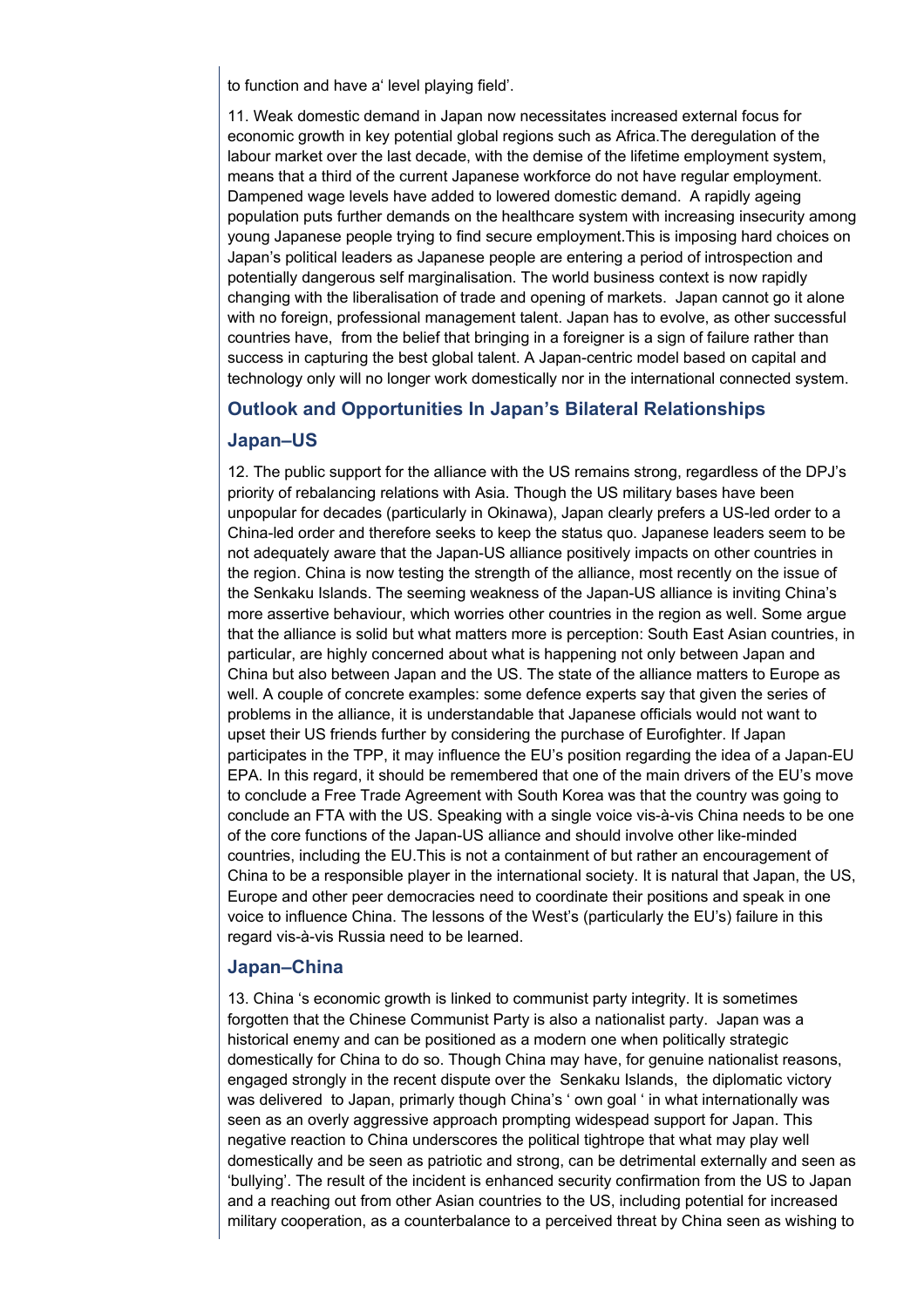dominate the region. In essence, the US can now claim to have been ' invited ' as an honest broker into the region. Other key countries such as India and Australia are wishing to talk with Japan about the future of China.

14. Yet Japan and China are now economically interdependent. China is Japan's largest trading partner with very significant Japanese FDI in China which represents the primary external market driving growth for Japan. Japan is actively involved in regional policy discussions with ASEAN, China, South Korea and Russia and is hoping to launch negotiations for a new Action Plan with the European Commission when the last one expires in 2011. It is clear that the best way to strengthen economic security in the region is to bring issues of contention to the World Trade Organisation. There needs to be closer liaison between the US and Japan to agree a strategy with other countries for a new set of rules for security cooperation, perhaps a regional structure to manage security. Evidently there are numerous fault lines requiring high level engagement on a new regional architecture, perhaps linked to an East Asian Economic Community, learning from the EU experience in that security in member states is now off the agenda. Perhaps like Germany in Europe, Japan needs to find closure on its war history and to stop being a convenient enemy for China to use when politically expedient to do so. A good first step would be to stop the denial of war crimes by some senior Japanese politicians.

## **Outlook and Opportunities in Japan's European Relationships**

### **Japan–UK**

15. When examining the relationship, it is useful to see where the common ground between Japan and the UK is and where is the potential for future partnership. Foreign Secretary William Hague has stated that UK's goal with Japan is 'to reaffirm our relationship and seek a closer partnership in commerce and foreign policy'. The UK wants to work with Japan to strengthen the global economy. Clearly, Japan matters to Britain as a major investor in the UK and is an important trading partner. The UK is the second largest Japanese FDI recipient in Europe and Japan is the UK's largest partner in R&D. Both countries are going through similar problems: low growth, large debt and an increasingly ageing population. The UK government has taken hard decisions to deal with the deficit. Foreign and security strategy is at the centre of government. In the 1970's, Japan's technology revolution changed the way globally that people accessed media and culture. Today, almost all households in Britain own Japanese products and Japanese companies now lead the world in electric or hybrid cars. Interestingly, the large Japanese companies are now seen as international and not necessarily Japanese. However, there is concern that there is a lack of clear vision for the future from a Japan uncertain of its place in the world and the UK is ready to work with Japan to restore confidence. One opportunity is to broker partnerships between British and Japanese universities to promote exchanges of researchers and students. Potentially, both countries could create joint university qualifications.

16. The UK is keen to work with Japan in driving a new commercial partnership with serious consideration being given to the Hitachi bid for high speed rail despite budgetary pressures. Reciprocally, Britain would like to see similar consideration from Japan for the Eurofighter Typhoon. Trade and investment needs to be both ways. The Foreign Secretary supports a UK/Japan Free Trade Agreement but to make this a reality, there needs to be a reduction in trade barriers. For instance, it makes no sense that only 50% of medical devices sold in the US and Europe are available in Japan. Equally, it takes 53.6 months to approve biopharmaceuticals in Japan whereas it takes only 7.5 months in the EU. This means that it takes longer for companies to get drugs into the Japanese markets and Japanese patients have to wait longer to benefit from innovative medicines. This needs to change to enable the European Commission to decide to launch negotiations.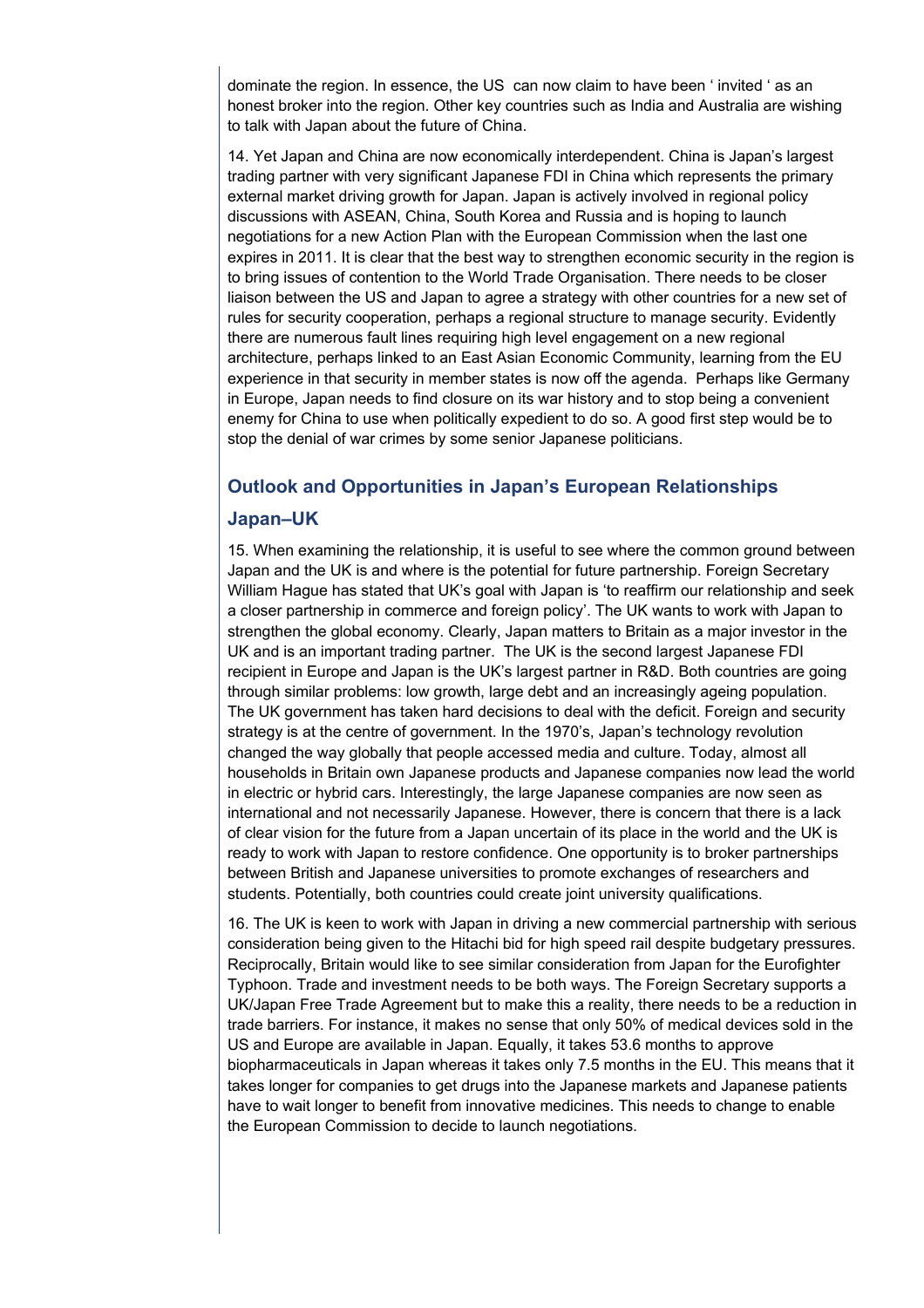## **Japan- EU**

17. Back in 2001, Tokyo and Brussels had ambitious plans regarding international economic, political and security co-operation when adopting the so-called 'EU-Japan Action Plan for Co-operation' .This action plan, which is running out shortly, had a lot of plans and declarations but fairly little concrete implementation. A list of more than 100 areas of bilateral co-operation led to a lack of focus with too many issues and areas. Currently, a core perceived problem is a lack of political will in the European Commission and Japan to do more. There is an absence of urgency in areas of international politics and security. Despite many protocols and declarations, there are few joint policies, apart from a recent exception on envisioned joint police training. With the EU focus on China over recent years, there has been no diversification of Japanese foreign and security policies. Much ongoing security dialogue has taken place on nuclear disarmament, ballistic missile proliferation, human rights including joint sponsorship of The International Criminal Court (ICC), counterterrorism, Afghanistan and counter-piracy off Somalia. Equally, economic dialogue has focused on high level trade dialogue and issues like intellectual property rights and energy policy.

18. However, there has been no sense of urgency or new security or economic initiatives in a rapidly changing global environment. At the EU-Japan Summit in April 2010, the high level group were charged with the task of 'conducting a joint examination of the ways to comprehensively strengthen and integrate the Japan-EU economic relationship addressing all issues of interest to both sides including, for instance, all tariffs, non-tariff measures, services, investment in services and non-services sectors, intellectual property rights and government procurement'. The conclusion was 'at the summit meeting in 2011, summit leaders will decide on any appropriate next steps based on the outcome and the options for the further strengthening of Japan-EU political and economic relations identified by the joint 'High-Level Group'''. Current EU- Japan stances on an FTA remain an obstacle to progress. Tokyo is keen to progress, particularly after the recent EU Korea FTA but Brussels is not yet prepared to commit to negotiations until Japan makes more progress on reducing non-tariff barriers to trade. Japan argues that the EU is protecting European automobile and electronics industry (the EU imposes 10 % tariff duties on imports of Japanese cars and 14 % on electronics).

19. Though the need for a meaningful action plan is clear, this will only happen if EU-Japan attempts to solve the issues on the bilateral trade and investment agenda are successful. Were a new action plan to succeed, it would need to focus on fewer areas and issues to be tackled together. The emphasis should be on soft power projection in security cooperation in Asia and beyond as well as development aid, climate change and environmental policies.

## **Japan: Prospects for a Developing Regional Role**

20. Given the relative decline of US supremacy and the rise of China, there are strong reasons for Japan to work as a lynchpin for the US's stabilising involvement in the region. Specifically Japan should do more with US support to build its own defensive capacity including submarines, navy and air power. It is time to review Japan's defence capacity and move away from outdated Cold War thinking. Given Japan's dominance in technology and manufacturing, it is no longer logical to have negligible arms exports and time to rethink the Three Principles on Arms Exports. Japan should sustain its US presence, deepening the alliance to further the 2005 joint strategic objectives regarding China, Korea, and Russia, whilst enhancing deterrence dialogue and contingency planning regarding North Korea.

21. Japan should take a lead role to create networks with like minded countries on shared interests at a regional level e.g. tsunami response. It should engage more fully with the increasing number of issues requiring a global approach such as nuclear disarmament. Specifically, such groups can have both the will and capability to act quickly and decisively. These groups could be trilateral e.g. Japan-US-Australia or Japan-US-South Korea or could decisively expand e.g. Japan-South Korea –Australia –NATO- India. Japan needs to support the next generation of regional stars in Asia including Indonesia, Vietnam and The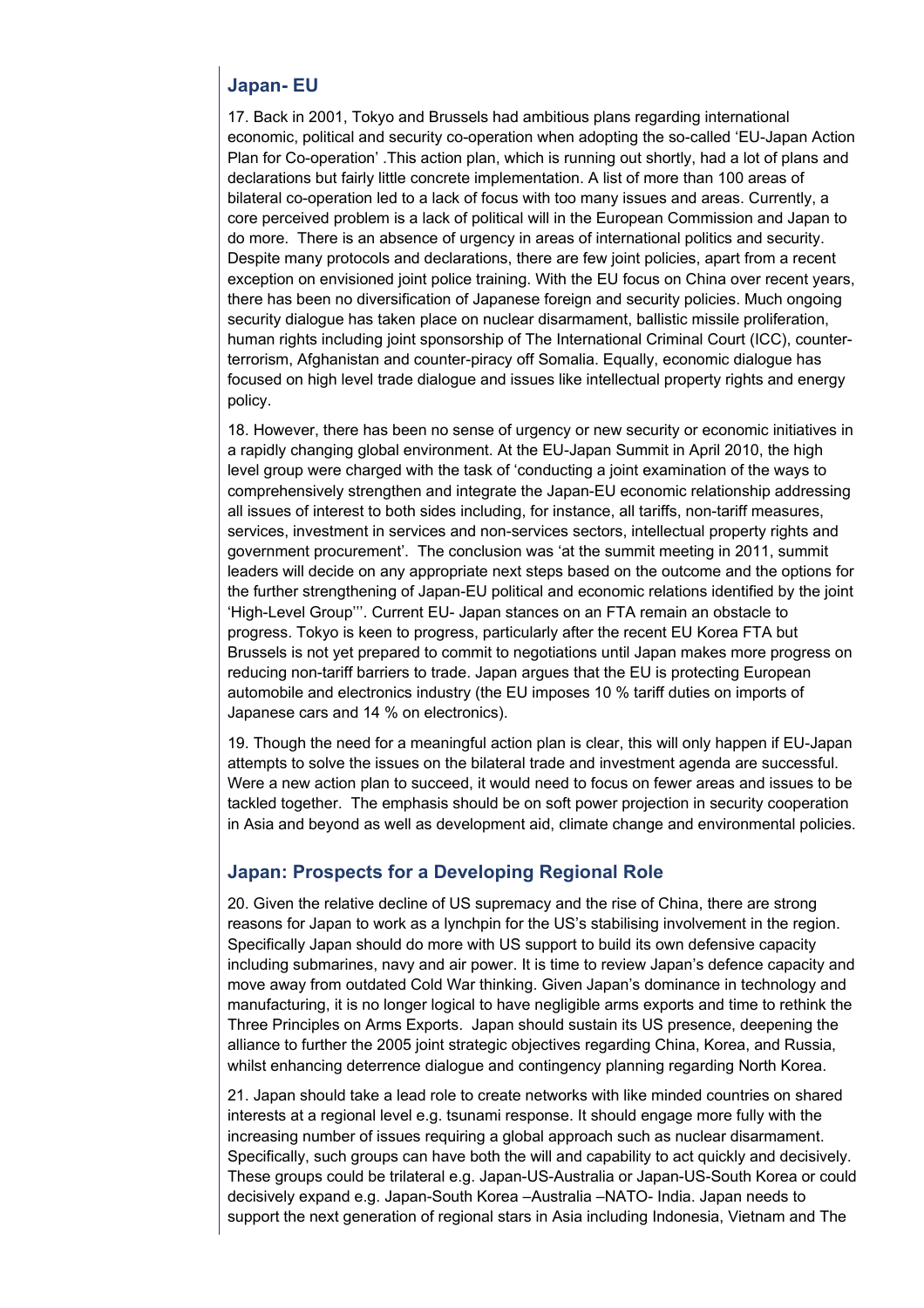Philippines. New and effective channels of communication could open up e.g. Japan-US-China and Japan-US-Russia. Equally, in the face of common threats, Japan needs to strengthen its weakest links: relationships with South Korea and with Russia. Japan should take a consultative lead role in rule making. The rising powers do not necessarily respect the status-quo rules of international engagement making this a necessary and important focus. Evidently, Japan as a respected member of the global community needs to take a flexible view, engaging with the WTO, regional or global groups as required. The preferred method is for Japan to link with core like-minded countries to facilitate a group approach to critical issues like economic security, diversification and internet freedom, maintaining strategic lines of communication with the US, EU and India as well as G20 and G6+1. At a more regional level, a critical relationship is with the East Asia Summit as well as developing strategic links with key ASEAN countries such as Indonesia and Vietnam.

22. Japan can no longer attempt to be all things to all nations and needs to define its regional role. Japan is a liberal, values-based country, an ally of the US and a working partner of China, ROK and ASEAN. Isolation is dangerous for Japan as this would allow others to determine its regional relations at a time when Japan is threatened by the DPRK and by China. Other countries in the region have low expectations from Japan but high hopes. It is expected to continue to ally with the US on security matters and to provide ODA and technology expertise. Japan should present an alternative leadership model in Asia to China's rise. The power balance between Japan and its neighbours has already begun to shift. In the coming years, Japan needs to chart its own economic path. It must increase R&D spending. Last year, there were more Chinese research papers than US ones. Japan needs to reestablish its ability to lead on trade issues or will simply be left behind. Given China's significant military expansion and increased threat level to Japan and the region, Japan needs far more investment in its own defence capacity. Japan has already lost political momentum to China in the region. Similarly, in the Asia relationship with the US, the ROK has taken the initiative whilst the regional architecture is being shaped by ASEAN. The only way that Japan can move forward is to accept the burdens of a leadership role and take bold initiatives on core issues of security and democracy both bilaterally and multilaterally. It needs to make the significant investments required to work with networks of like-minded nations to protect the political, economic and maritime security of the region.

## **Japan's Role in Global Low Carbon Transformation**

23. Japan clearly has a strong future role in aiding global environmental progress and mitigating climate change. However, its political will to do so was declared too late with policy design already in progress. Low carbon investment is a key component of its economic growth strategy. Japanese technology is still competitive but is losing superiority because of delayed policy decisions and lack of systematic thinking. It sometimes feels that Japan is locked into past glory and underestimating the threat of being overtaken by emerging countries. Japan still has significant financial resources but these are not used to optimal effect. It maintains a geopolitical advantage in Asia but is being caught up by South Korea and China. At the time of the Kyoto agreement, Japan had visible leadership in creating a low carbon world but this has faded. At the Copenhagen summit, Japan was present but practically invisible, allowing the debate on climate change to be dominated by the US and China. Kyoto-fever is now fading out with Japan worryingly aiming at a more substantial and quiet contribution to the low carbon world. In negotiations, Japan strongly requests equal status for its role but its lack of visibility clearly damages its credentials. It would be far more productive for Japan to first publicise and carefully brand its contribution and then seek the respect and status due. The world is becoming low carbon and Japan, as in other areas, must decide to lead or be forced to follow. Japan has manifest strengths but needs to link domestic policy and international positions, balancing environmental aspirations with economic pragmatism.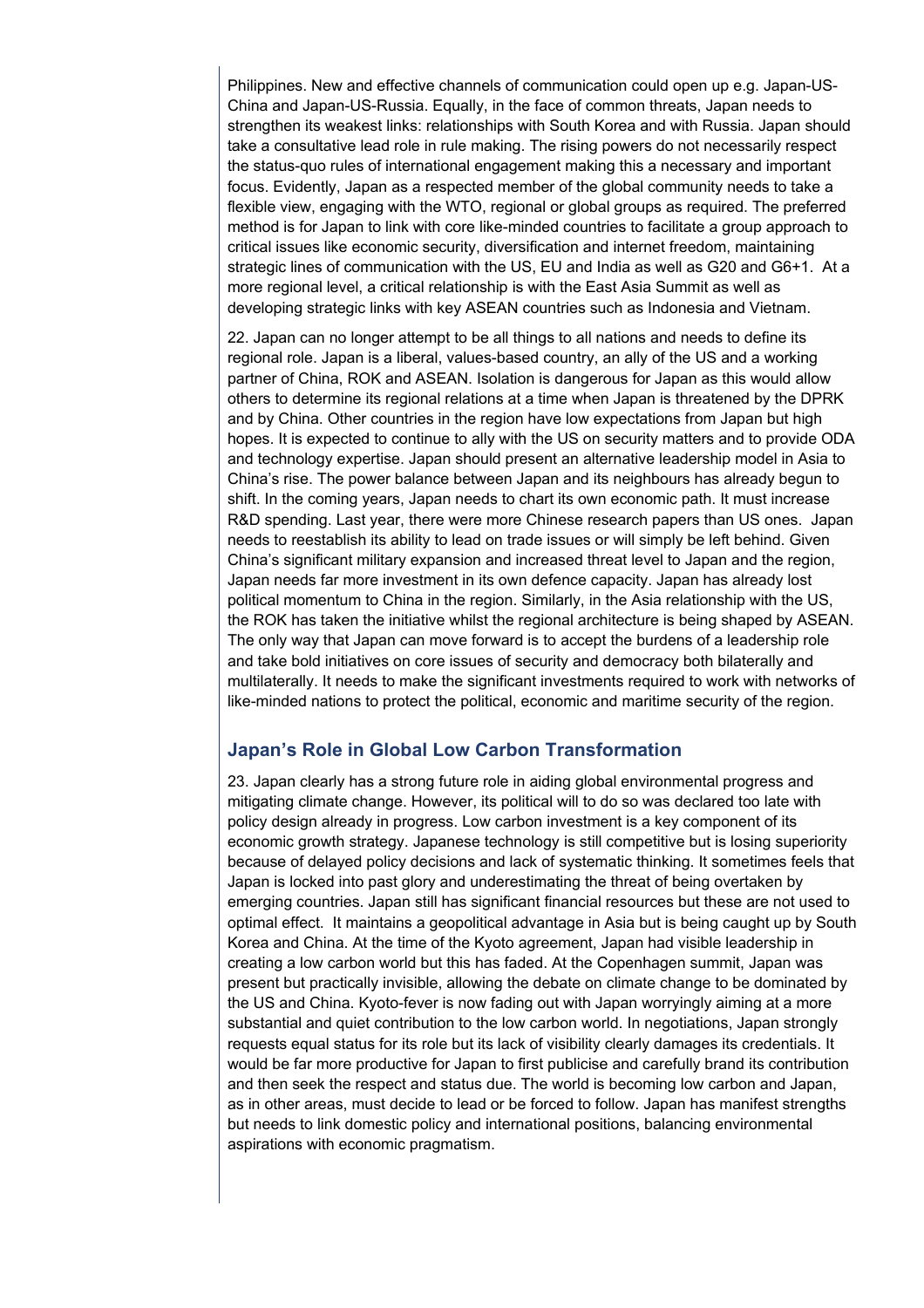## **Japan and International Institutions: Developing Key Relationships**

24. The past 50 years has seen Japan as a consistently top source of development assistance overseas. Japan is the second largest supplier of capital to the World Bank. In its June 2010 report on ODA Review, Japan's Ministry of Foreign Affairs presented a new way forward for Japan's ODA, identifying 3 Pillars of Development Cooperation: reducing poverty (contributing to the achievement of the Millennium Development Goals), investing in peace, and supporting sustainable growth (with emphasis on the MDGs and including assistance for climate change and other environmental issues). The new way forward is underpinned by the focus on: strategic and effective aid, taking a leadership role in the international community, human resource development, promotion of public understanding and support, reinforcing policy-making functions and implementation capacity.

25. The world needs nations like Japan to help achieve the MDGs. It has proven knowledge in helping the developing world.The World Bank welcomed the commitment made by Prime Minister Kan at the UN MDG Summit in September 2010, (\$8.5 billion over five years starting in 2011) to help improve the health of mothers and babies as well as education services in poor countries. The World Bank will continue to look to, and rely on, Japan's contribution and leadership in strengthening cooperation and promoting donor harmony.

26. Yet Japan does not have a clear strategy in its relationship with and membership of the UN, IMF, World Bank and WTO. Japan's position as the world's largest creditor and still arguably the second largest economy often appears to be insufficiently recognised by these key international institutions when they face fundamental challenges. The transition to a G20 will not necessarily make G8 irrelevant as both will continue to play their respective roles. G7 is more like a self appointed board of directors of the world economy, whereas G20 is more like a shareholders meeting representing different forces within the global economic community. The crisis which has made the creation of the G20 process necessary is also undermining well established international economic institutions such as the IMF and WTO. Multilateralism is weakening, with trade policy now focussing more on bilateral and regional free trade agreements. Japan is not immune and pursues FTAs and RTAs, hence the recent internal debate on whether to join the Trans Pacific Partnership agreement negotiations promoted by the US and some others around the Pacific Rim. Japan, being one of the greatest beneficiaries of the success of the Bretton Woods institutions and the WTO, should rather be taking the lead in calling on all governments to resist their political instincts for seeking immediate export gains which undermine the hard won fruits of multilateral cooperation.

27. APEC today comprises 21 so called "economies" in the Asia Pacific region. It was created at the end of the 1980s with the initiative of Japan and Australia as a regional economic cooperation forum and to keep the US engaged in the Asia Pacific region. Another motivation for APEC's creation was to give due attention to the newly industrialising economies, as well as to bring China, together with Taiwan, into a community of market oriented economies. They became members in 1991. This was possible due to APEC's adherence to the principle of separation of politics and economics, and thus APEC membership has been open to so-called "economies" and not limited to sovereign states. For China and Chinese Taipei, participation in APEC was the precursor to their accession to the WTO in 2001. The importance to China of its membership in the WTO cannot be overemphasized. APEC, unlike FTA negotiations, is not a negotiating body for binding commitments. It promotes trade and investment liberalisation through voluntary measures and peer pressure. It subscribes to the principle of so-called "open regionalism", and it reinforces multilateralism. Aspiring to play a more active role in international peace and security, Japan, with the backing of increased economic capabilities, undertook actively to contribute to the peacemaking efforts of the UN as well as to the process of UN reform. However, its pursuit of a permanent membership on the Security Council has not yet been fulfilled. A sea change is brewing in the global distribution of power from West to East. Japan is uniquely positioned to underpin the effectiveness of the UN as an international organisation devoted to peace and security.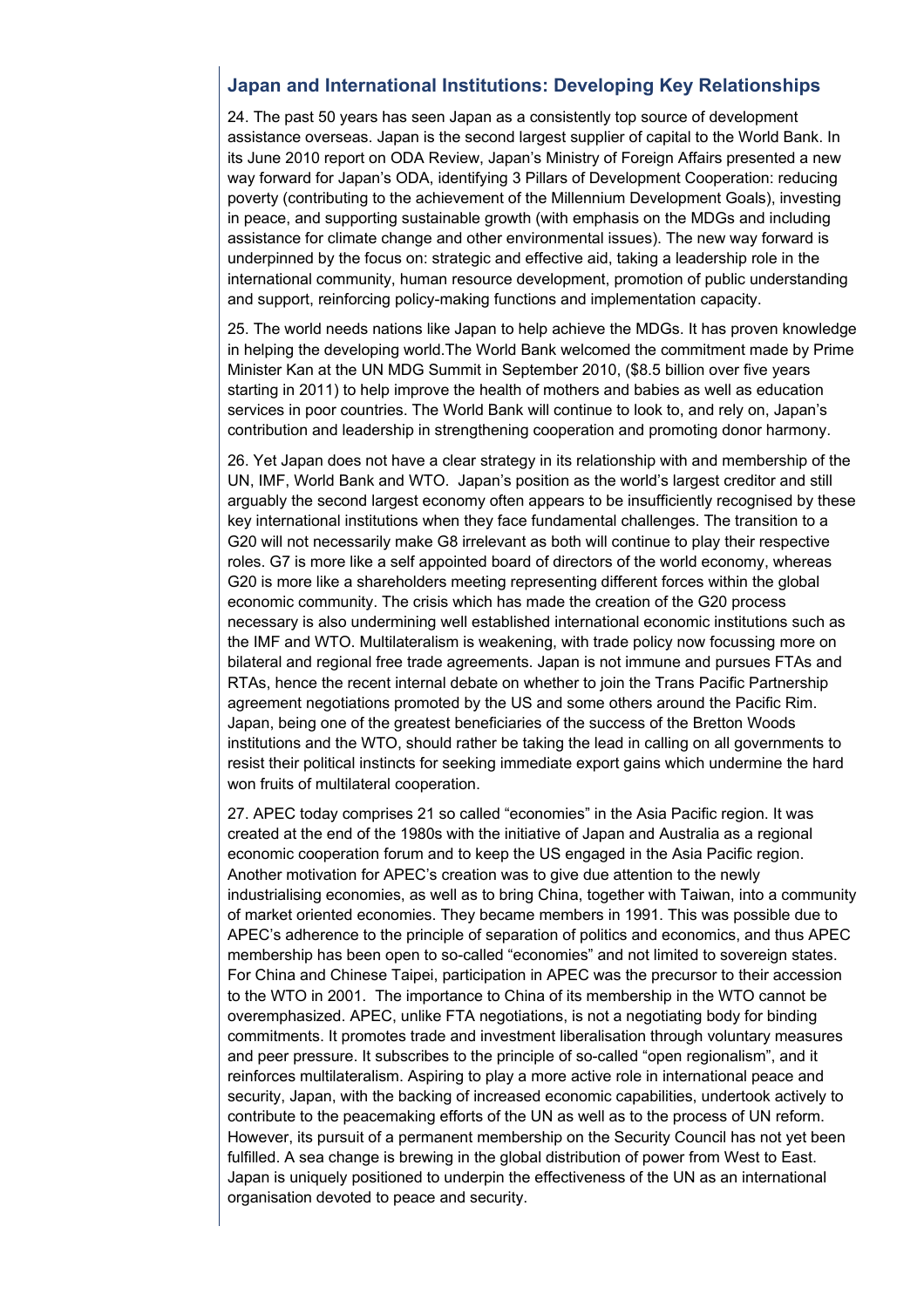## **Cooperation in Third Country Environments: Where Japan Can Add Value**

28. Japan plays a vital role in development cooperation in the South. The Japanese approach of "think together and work together", which emphasizes self-help and ownership, contributes to expanding the capacity of people in developing countries to achieve and sustain the Millennium Development Goals and enhances opportunities for using their latent capabilities. In September, the UN summit on the MDGs concluded that the Goals are attainable by 2015 if the international community is united in its efforts. Japan committed to contribute \$8.5 billion for health and education for the next five years. This emphasis on local initiative reflects Japan's own modernisation experience. In the latter half of the 19<sup>th</sup> century, Japan strived to catch up with Western countries by importing their technologies and institutions. Western experts, technicians and educators came to Japan to impart technology and knowledge, but the Japanese did not accept Western ideas and technologies without adapting them to local conditions. Their success, in fact, was due largely to the modification of external factors to fit local needs and conditions. Another feature of Japan's international cooperation is its readiness to provide grant aid and concession loans to build physical infrastructure such as roads, water supply facilities, schools, hospitals and irrigation systems. In many cases, infrastructure projects are accompanied by capacity development cooperation for community people, local administrators and government officials so that the projects can be sustained and even scaled up by local initiative. Japan maintains 93 ODA field offices, with 400 officials as longterm residents, assisted on a contract basis by more than 5,000 Japanese experts with long experience of working in developing countries. Japan has discovered that enormous energy and abundant resources can be mobilised locally if the potential beneficiaries are actively involved in the process. Local ownership and empowerment are crucial for any project to be sustainable and scalable.

## **Outlook: Prospects and Strategies for Japan's Global Role**

29. Japan faces a core challenge to overcome a sense of uneasy introspection. There is no time for complacency or delay as Japan is called upon to assume a leadership role. The global context now is a multipolar and interconnected world with shifting alliances amidst a scale of change that is vast and rapid. Japan, with its history of a homogeneous society, needs to define its own identity in this complex world order. A comparison with the UK may be useful. Japan finds strength in homogeneity whilst the UK is seeking strength in diversity and multiculturalism. Regarding the business environment, FDI only accounts for 2.5% in Japan as opposed to 48.5 % in UK. A third "opening" of Japan would require serious domestic reform including welcoming the vast pool of professional talent to be found in Japanese women, and genuinely embracing a work life balance for Japanese people including greater rights to family time and holidays. One useful comparison globally is how the UK punches above its weight by engaging with its overlapping circles in the North Atlantic, EU, Gulf, Africa and the Commonwealth. As Tony Blair said ' Britain is European but not only European'. How can a similar approach work for Japan? Despite cultural resistance to punching above its weight, and post war restrictions on hard power and the centrality of the US Alliance, Japan can be both Japanese and Asian.

30. Japan is confident but too often defensive rather than engaged. A central theme is to stay true to Japan's traditions, values and contemporary strengths whilst maintaining the regional and global architecture for the liberal, free trading, multicultural global system. There is a need for security in a dangerous world and consequences to ignoring the international framework e.g. currency. One unexpected development from the current crisis is the real global threat from state capitalism and protectionism. There is increasing competition for natural resources e.g. rare earths. The best response for Japan is to react to the serious threat to Japan's interests with its trading partners. Japan should not play China at its own game but instead project its own soft power and provide alternative and consultative leadership for Asia. Japan's corporate competitiveness is under threat, not helped by the low number of Japanese students now studying abroad compared to those